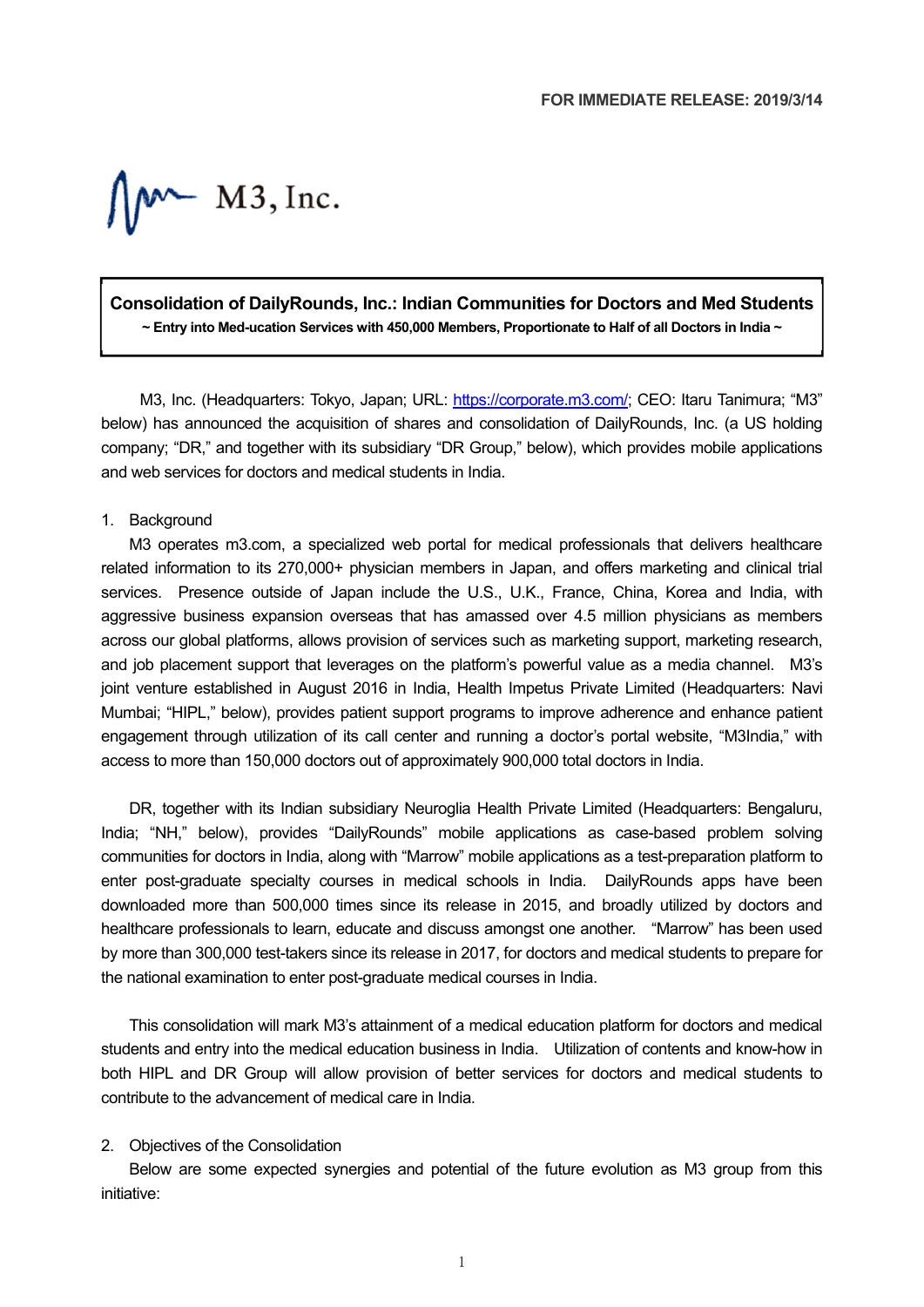- 1) Expansion of quantity and quality of doctor membership in India
	- Potential of more than 300,000 additional doctor members by consolidation and improvement of the doctor database in HIPL and DR Group, and promotion towards test-takers of specialist courses (membership to be verified)
	- **Enhancement of utility and satisfaction for the doctor members by mutually leveraging on the** combined contents and know-how of M3India, DailyRounds and Marrow apps
- 2) Business expansion for existing services in India
	- Escalation of marketing support and marketing research businesses for pharmaceutical companies through expansion of doctor membership and enhancement of medical education contents
	- Magnification of medical education services in India by leveraging on know-how of TECOM group in Japan and M3's global group companies
- 3) Future launch of new services in and from India, and global collaboration
	- Import of services and technologies developed in Japan and/or internationally into India, such as job placement support services and AI applications, to aim to build next generation healthcare technologies
	- Export of India-origin medical education services and new technologies to the other nations
	- **Engagement of superior employees such as engineers, clinical editors and high-quality contents** in India to M3's global businesses

### **< DailyRounds and Marrow apps>**



Source: DR Group